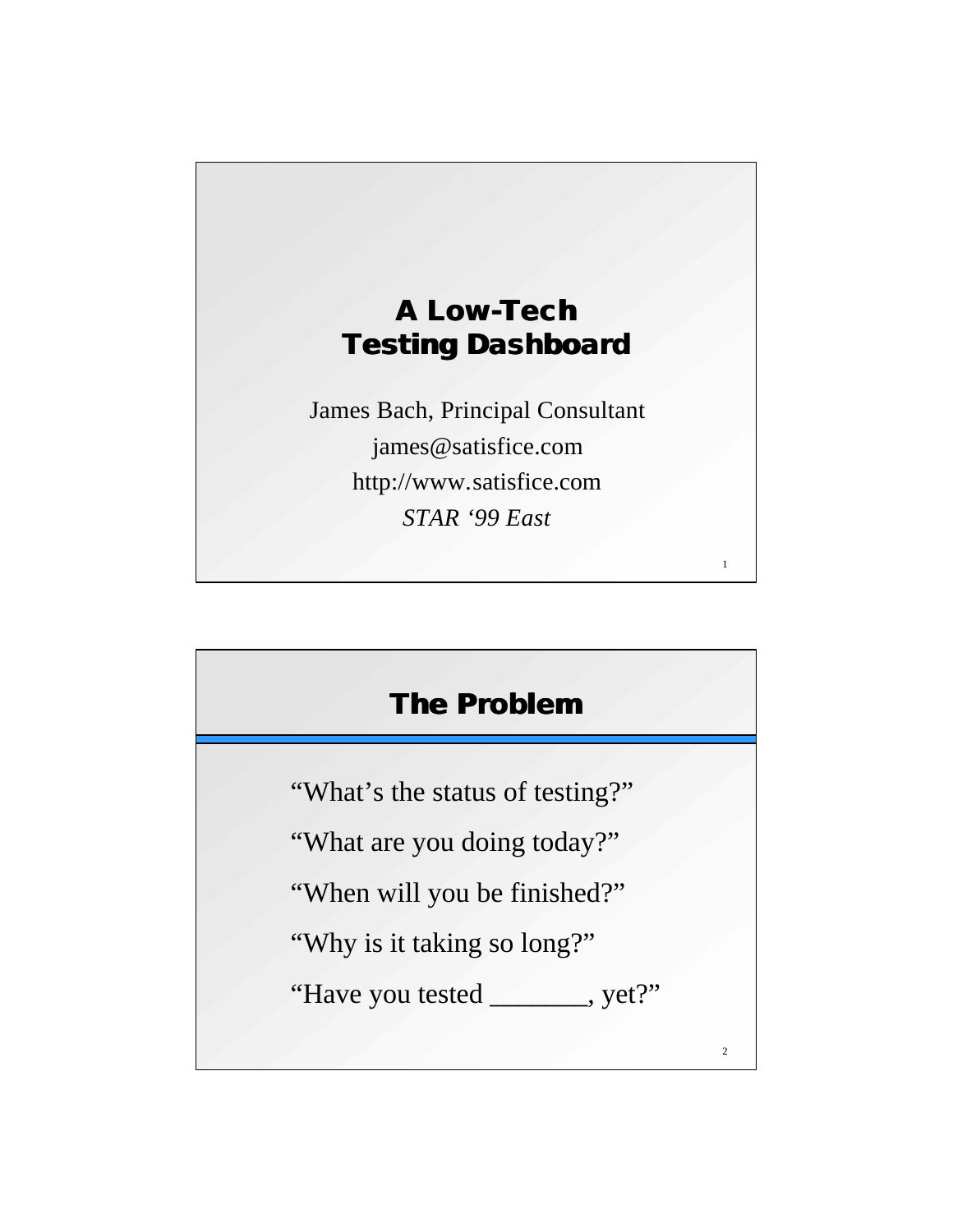

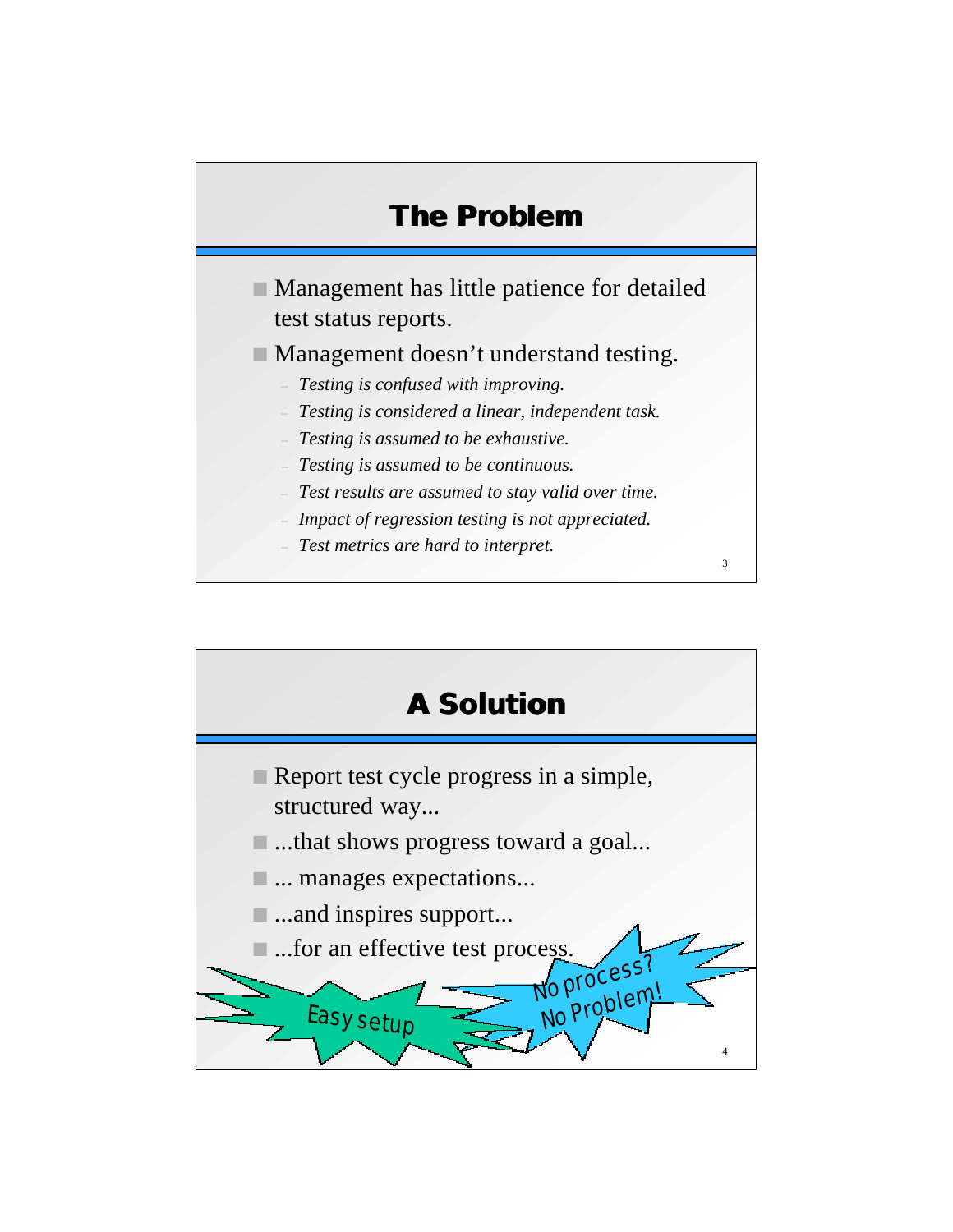

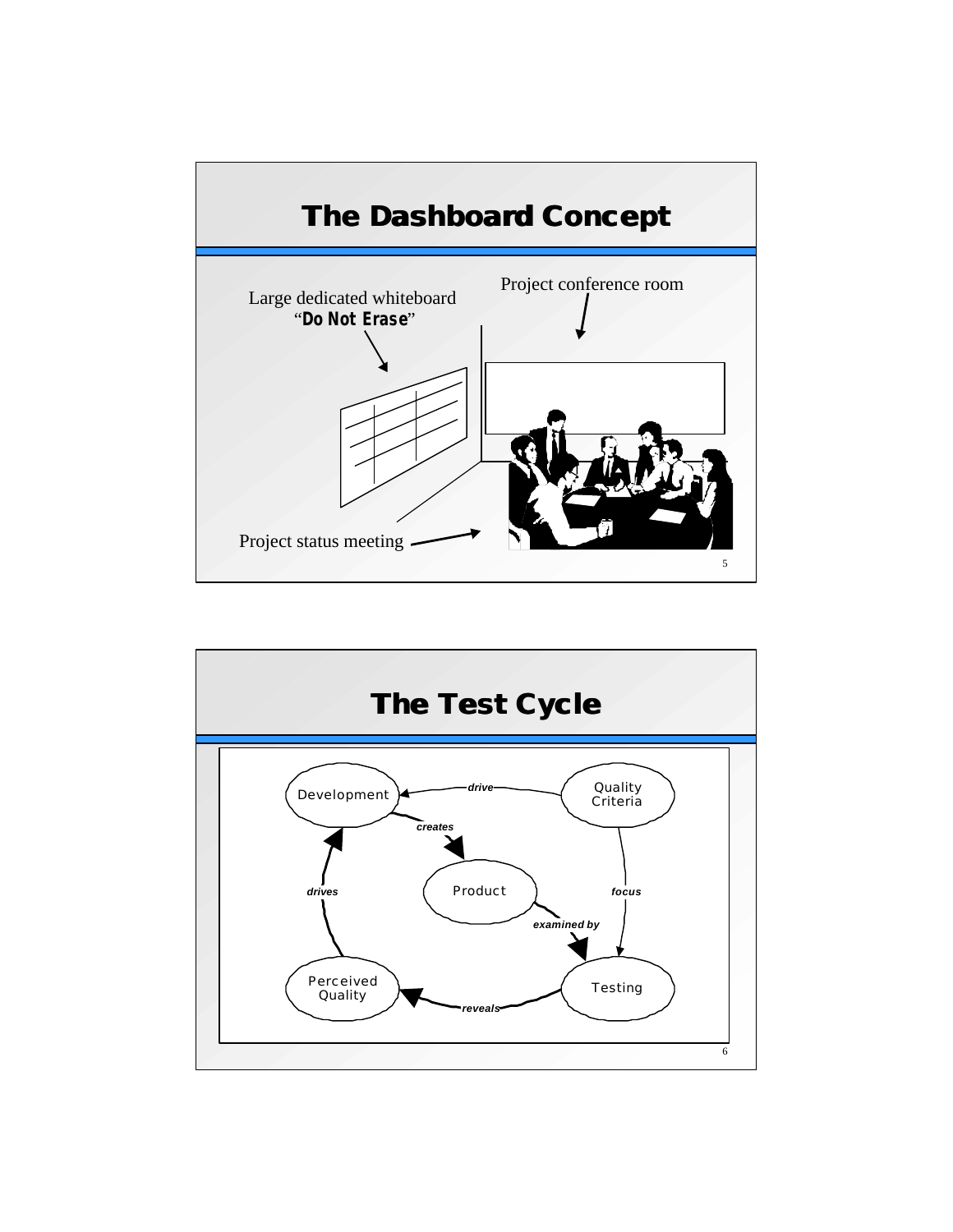| <b>Test Cycle Report</b>  |     |      |   |
|---------------------------|-----|------|---|
| <b>Product Areas</b>      |     |      |   |
| VS.<br><b>Test Effort</b> |     |      |   |
| <b>Test Coverage</b>      |     |      |   |
| <b>Quality Assessment</b> |     |      |   |
|                           | VS. |      |   |
|                           |     | Time |   |
|                           |     |      | 7 |

| <b>Testing Dashboard</b> |              | Updated:<br>2/21 | Build:<br>38 |                         |  |
|--------------------------|--------------|------------------|--------------|-------------------------|--|
| Area                     | Effort       | C.               |              | Q. Comments             |  |
| file/edit                | high         |                  | Œ            |                         |  |
| view                     | low          | 1+               | ⊖            | 1345, 1363, 1401        |  |
| insert                   | low          | 2                | Œ            |                         |  |
| format                   | low          | $2+$             | ☺            | automation broken       |  |
| tools                    | blocked      |                  | ౪            | crashes: 1406, 1407     |  |
| slideshow                | low          | 2                | ⊗            | animation memory leak   |  |
| online help              | blocked      | Ω                |              | new files not delivered |  |
| clipart                  | none         |                  | ☺            | need help to test       |  |
| converters               | none         |                  | ☺            | need help to test       |  |
| install                  | start 3/17   | $\Omega$         |              |                         |  |
| compatibility            | start $3/17$ | 0                |              | lab time is scheduled   |  |
| general GUI              | low          | 3                | €            |                         |  |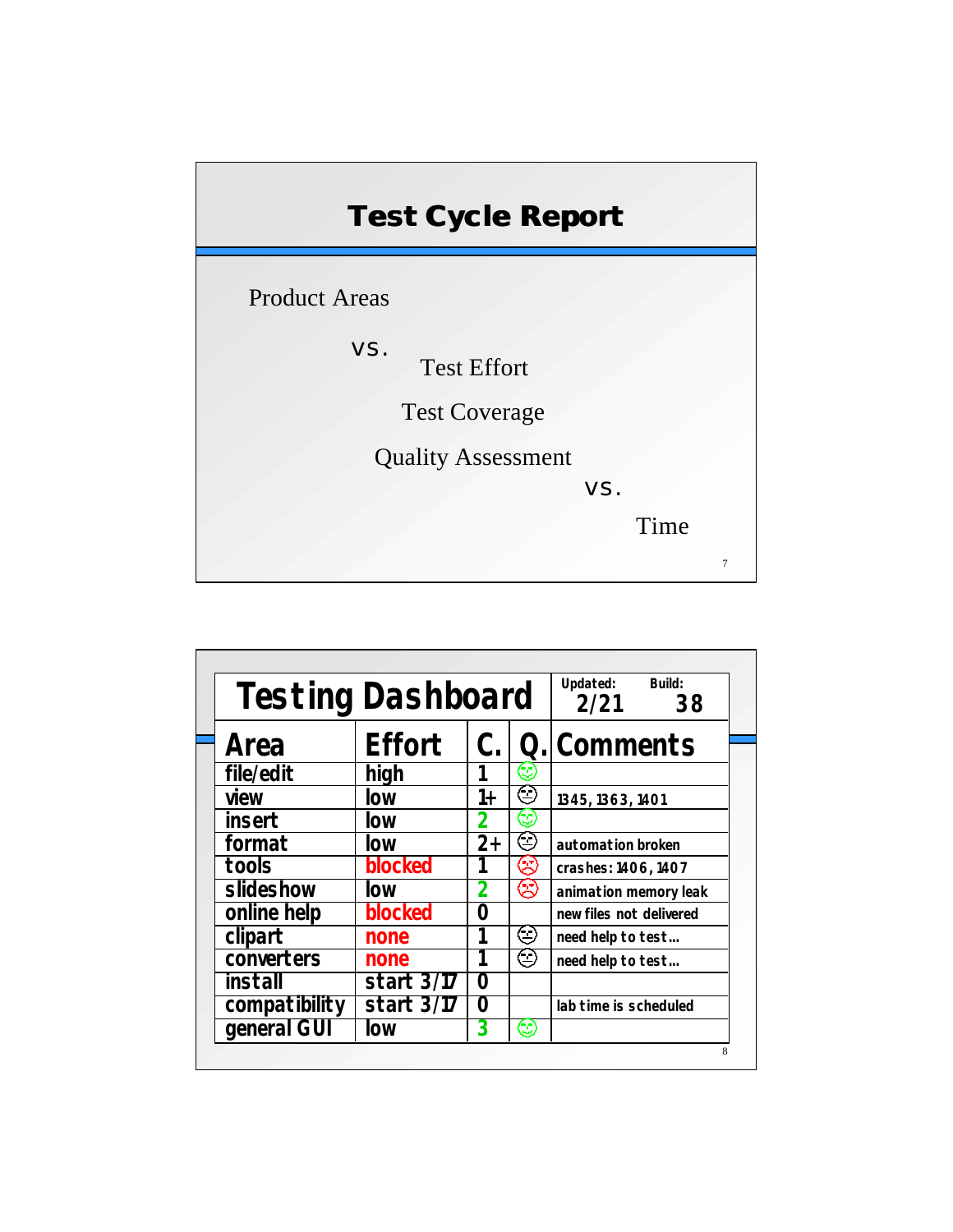|                                                                                                                                                        | <b>Product Area</b>                                                                                                                                                                                                                                                                                                                                                                                |
|--------------------------------------------------------------------------------------------------------------------------------------------------------|----------------------------------------------------------------------------------------------------------------------------------------------------------------------------------------------------------------------------------------------------------------------------------------------------------------------------------------------------------------------------------------------------|
| Area<br>file/edit<br>view<br>insert<br>format<br>tools<br>slideshow<br>online help<br>clipart<br>converters<br>install<br>compatibility<br>general GUI | 15-30 areas (keep it simple)<br>Avoid sub-areas: they're confusing.<br>Areas should have roughly equal value.<br>Areas together should be inclusive of<br>everything reasonably testable.<br>"Product areas" can include tasks or<br>risks- but put them at the end.<br>Minimize overlap between areas.<br>Areas must "make sense" to your<br>clients, or they won't use the board.<br>$\mathbf Q$ |

|                | <b>Test Effort</b>                                     |  |
|----------------|--------------------------------------------------------|--|
|                |                                                        |  |
| <b>None</b>    | Not testing; not planning to test.                     |  |
| Start          | No testing yet, but expect to start soon.              |  |
| Low            | Regression or spot testing only; maintaining coverage. |  |
| High           | Focused testing effort; increasing coverage.           |  |
| Pause          | Temporarily ceased testing, though area is testable.   |  |
| <b>Blocked</b> | Can't effectively test, due to blocking problem.       |  |
| Ship           | Going through final tests and signoff procedure.       |  |
|                | 10                                                     |  |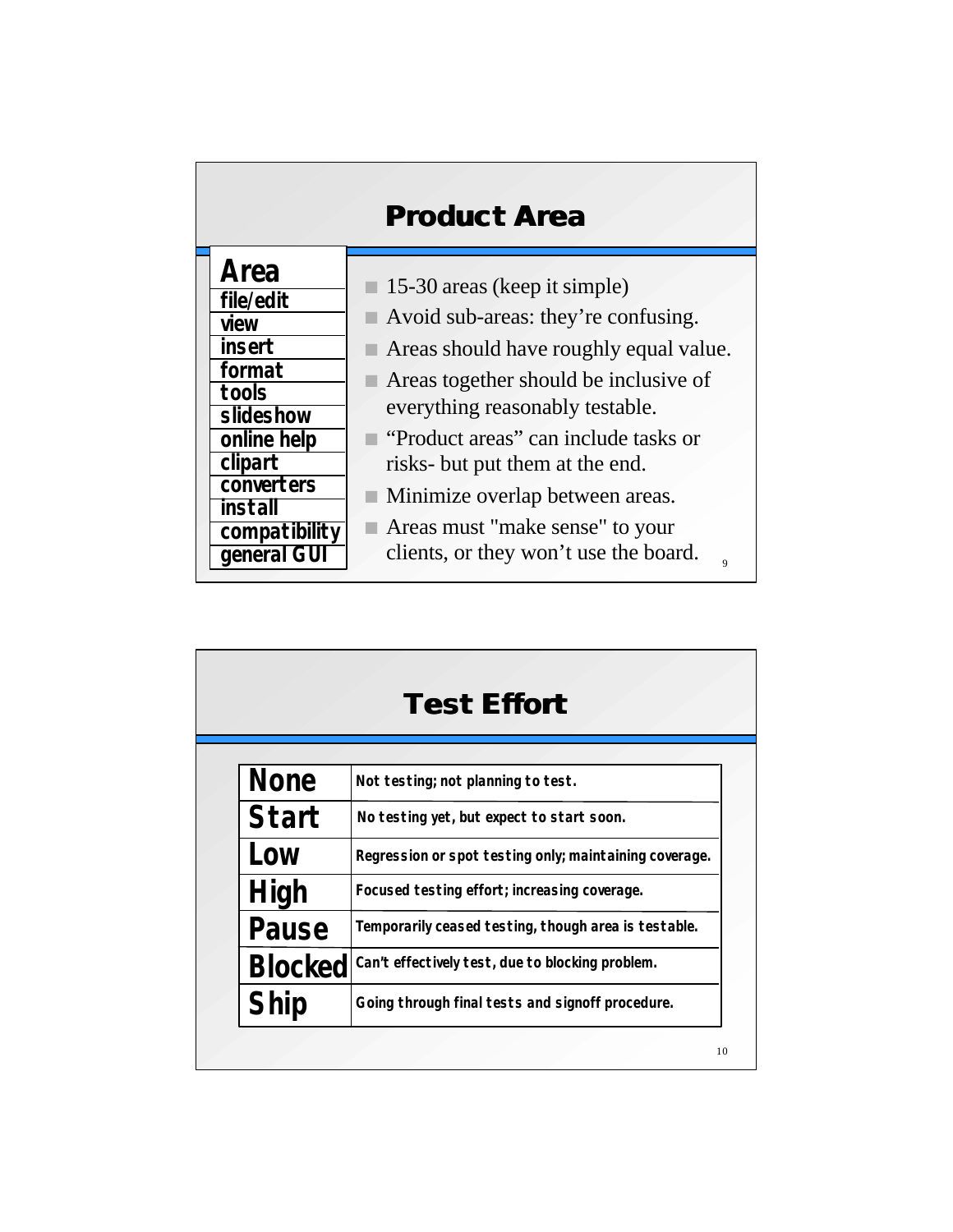

|                | <b>Test Coverage</b>                                                                |
|----------------|-------------------------------------------------------------------------------------|
|                |                                                                                     |
|                | We have no good information about this area.                                        |
|                | Sanity Check:<br>major functions & simple data.                                     |
| 1+             | More than sanity, but many functions not tested.                                    |
| $\overline{2}$ | all functions touched; common &<br><b>Common Cases:</b><br>critical tests executed. |
| $2^{+}$        | Some data, state, or error coverage beyond level 2.                                 |
| 3              | strong data, state, error, or<br><b>Corner Cases:</b><br>stress testing.            |
|                | 12                                                                                  |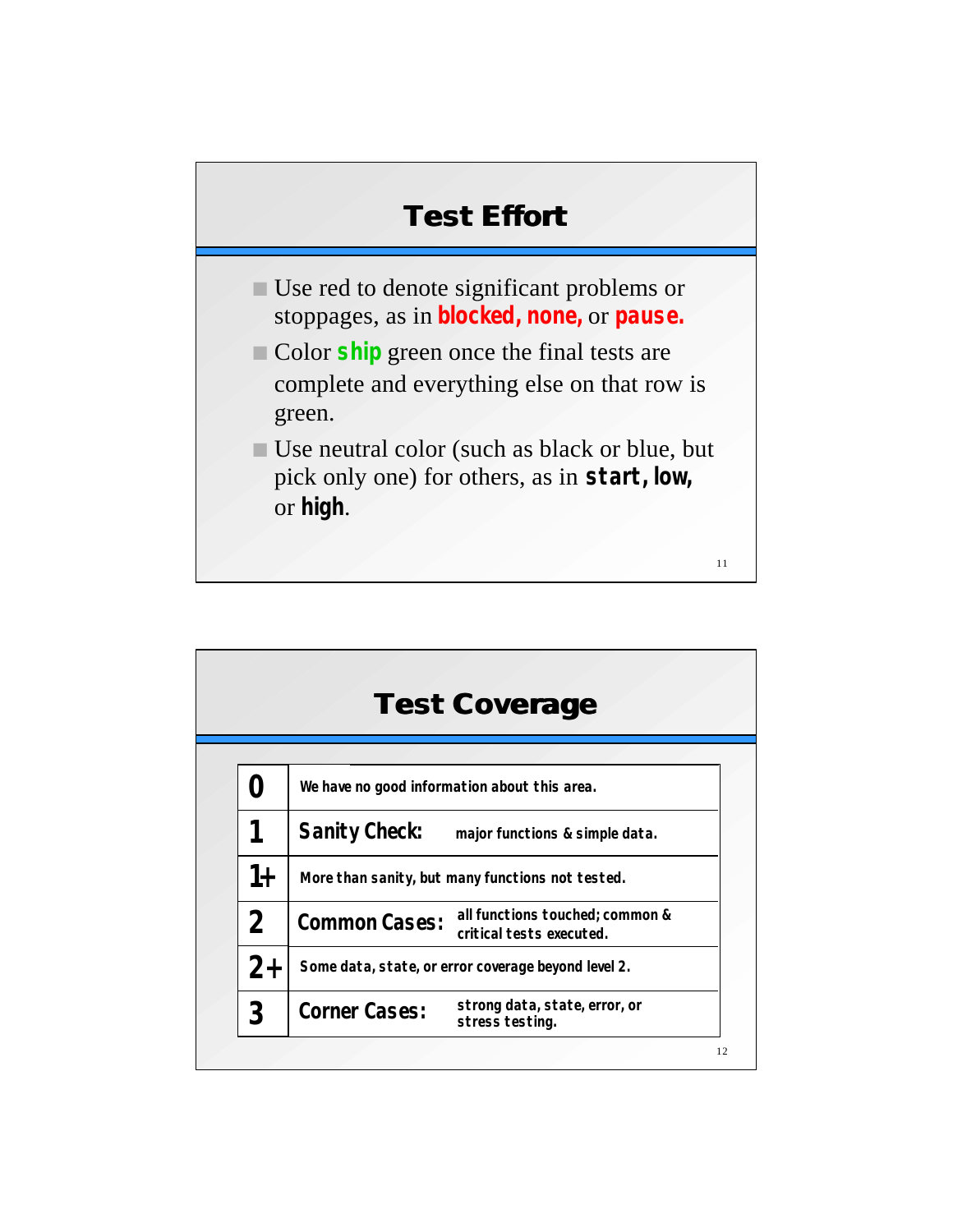## **Test Coverage**

- $\Box$  Color green if coverage level is acceptable for ship, otherwise color black.
- **n** Level 1 and 2 focus on functional requirements and capabilities: *can* this product work at all?
- Level 2 may span 50%-90% code coverage.
- $\blacksquare$  Level 2+ and 3 focus on information to judge performance, reliability, compatibility, and other "ilities": will this product work under realistic usage?
- $\blacksquare$  Level 3 or 3+ implies "if there were a bad bug in this area, we would probably know about it."

13